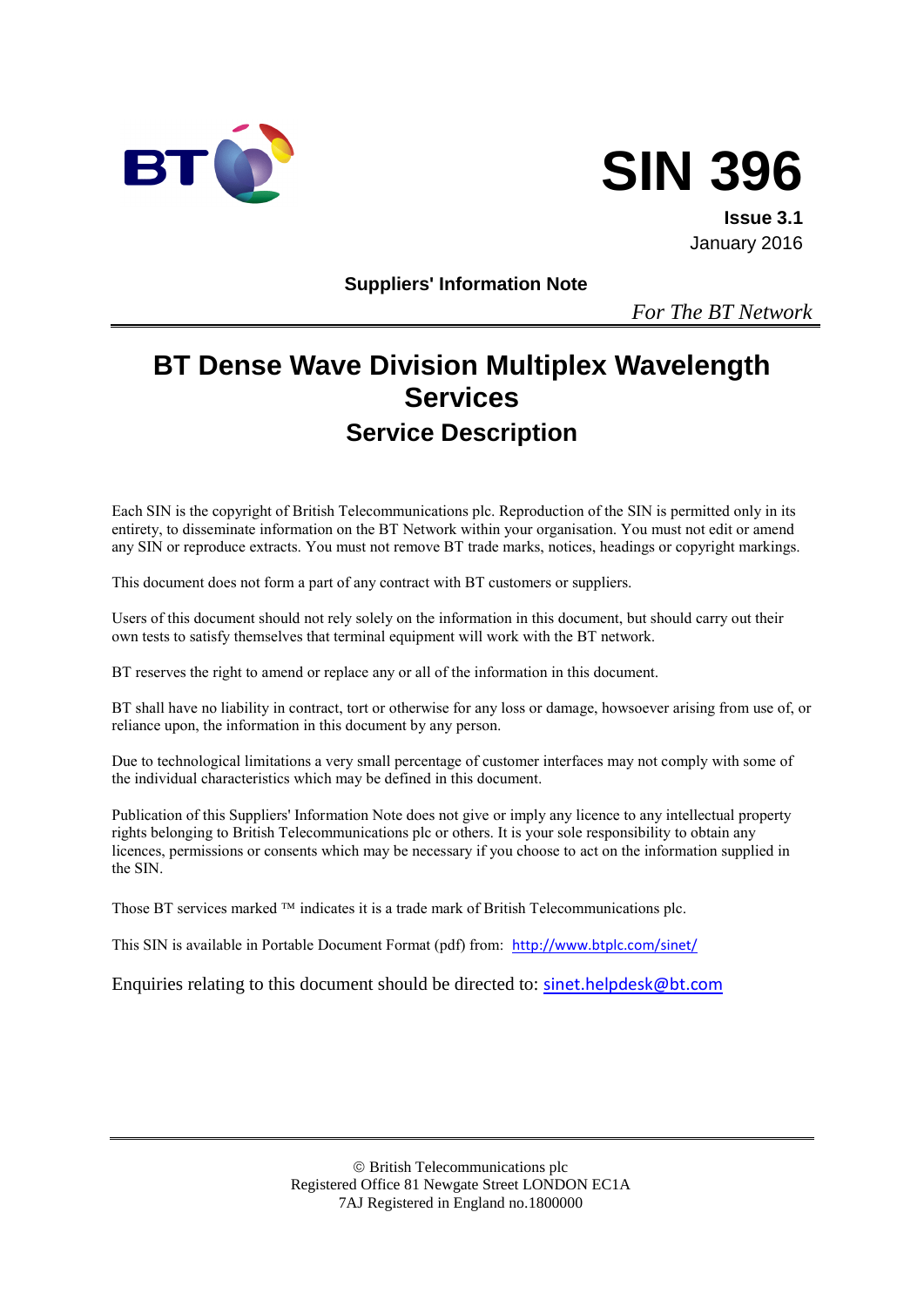## **CONTENTS**

| 2.1<br>$2.2^{\circ}$<br>2.3 |  |  |  |
|-----------------------------|--|--|--|
|                             |  |  |  |
| 3.1<br>3.2<br>3.3           |  |  |  |
|                             |  |  |  |
|                             |  |  |  |
|                             |  |  |  |
|                             |  |  |  |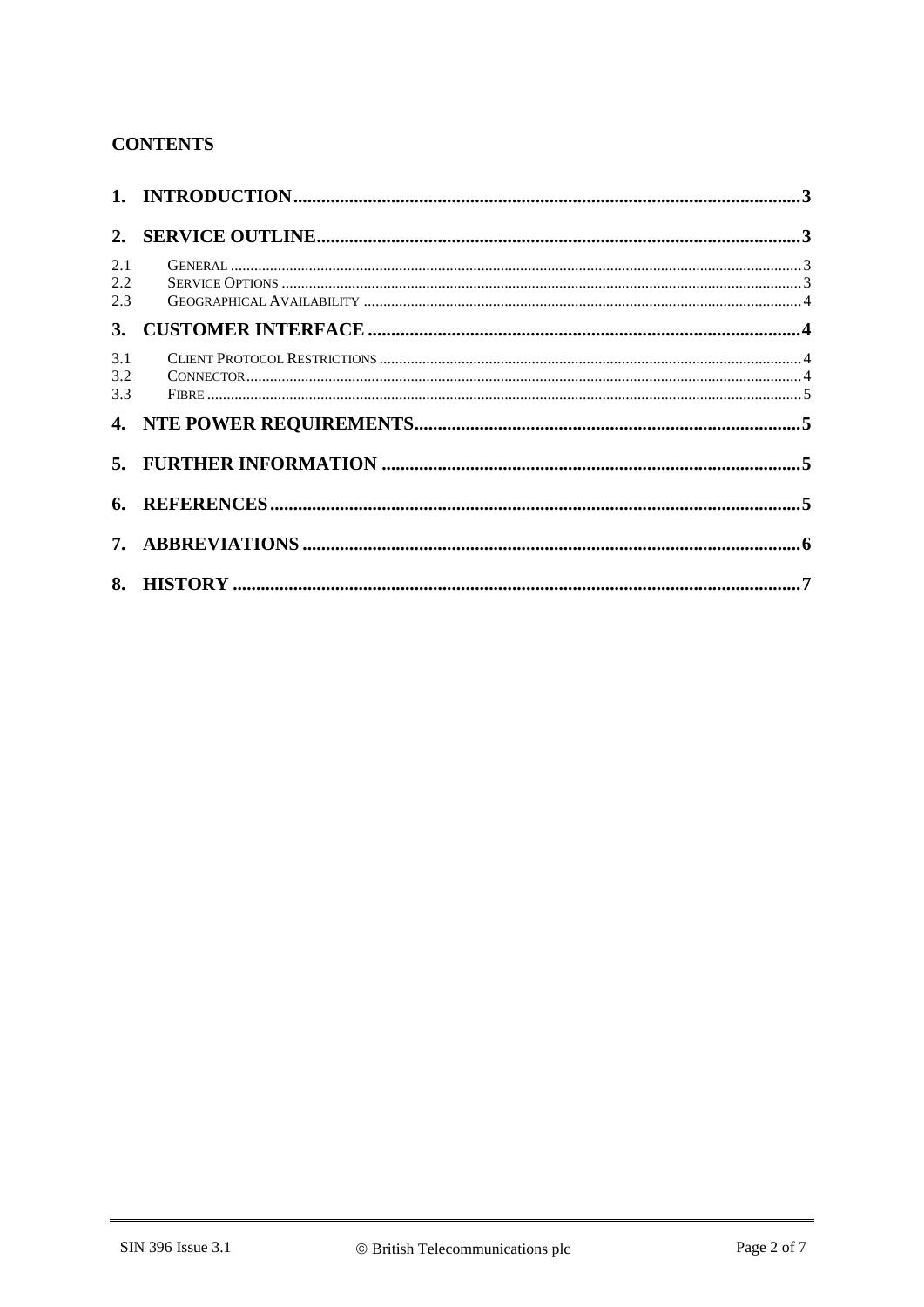#### **1. Introduction**

This Suppliers' Information Note (SIN) provides a description of the BT's Dense Wave Division Multiplex (DWDM) Wavelength services and their interfaces.

#### **2. Service Outline**

#### **2.1 General**

BT's DWDM Wavelength services are end-to-end managed wavelength services, utilising Dense Wave Division Multiplexing and offering very high bandwidth connectivity of up to 2.5Gbit/s per wavelength. The services are available at the following interfaces: -

> Transparent Interface 2.5Gbit/s Transparent Interface 155Mbit/s Transparent Interface 622Mbit/s Fast Ethernet (100Mbit/s) Fibre Channel (1.06Gbit/s) 2G Fibre Channel (2.125Gbit/s) FICON (1.06Gbit/s) Gigabit Ethernet (1.25Gbit/s) ESCON (200Mbit/s)

**Note 1:** Some client protocols have distance limitations and may not be available, dependant on the distance between customer sites (i.e. ESCON limited to <40km and Fibre Channel limited to <100km)

**Note 2:** Transparent Interfaces are clear channels so that there are no constraints on the format of the bit pattern or frame structure other than those of the line code/application code.

#### **2.2 Service Options**

BT's DWDM Wavelength services are offered in different configurations that are marketed under different service names. Options include:

- Service available within a distance-limited Metropolitan area or over greater distances, dependant on the specific service
- protected wavelengths using, as far as possible, dual access diverse fibre routes (a "worker" and a "protection" route) between the customer sites and nodes of BT's DWDM network
- unprotected wavelengths using, single access fibre routes between the customer sites and nodes of BT's DWDM network
- the number of customer sites able to be linked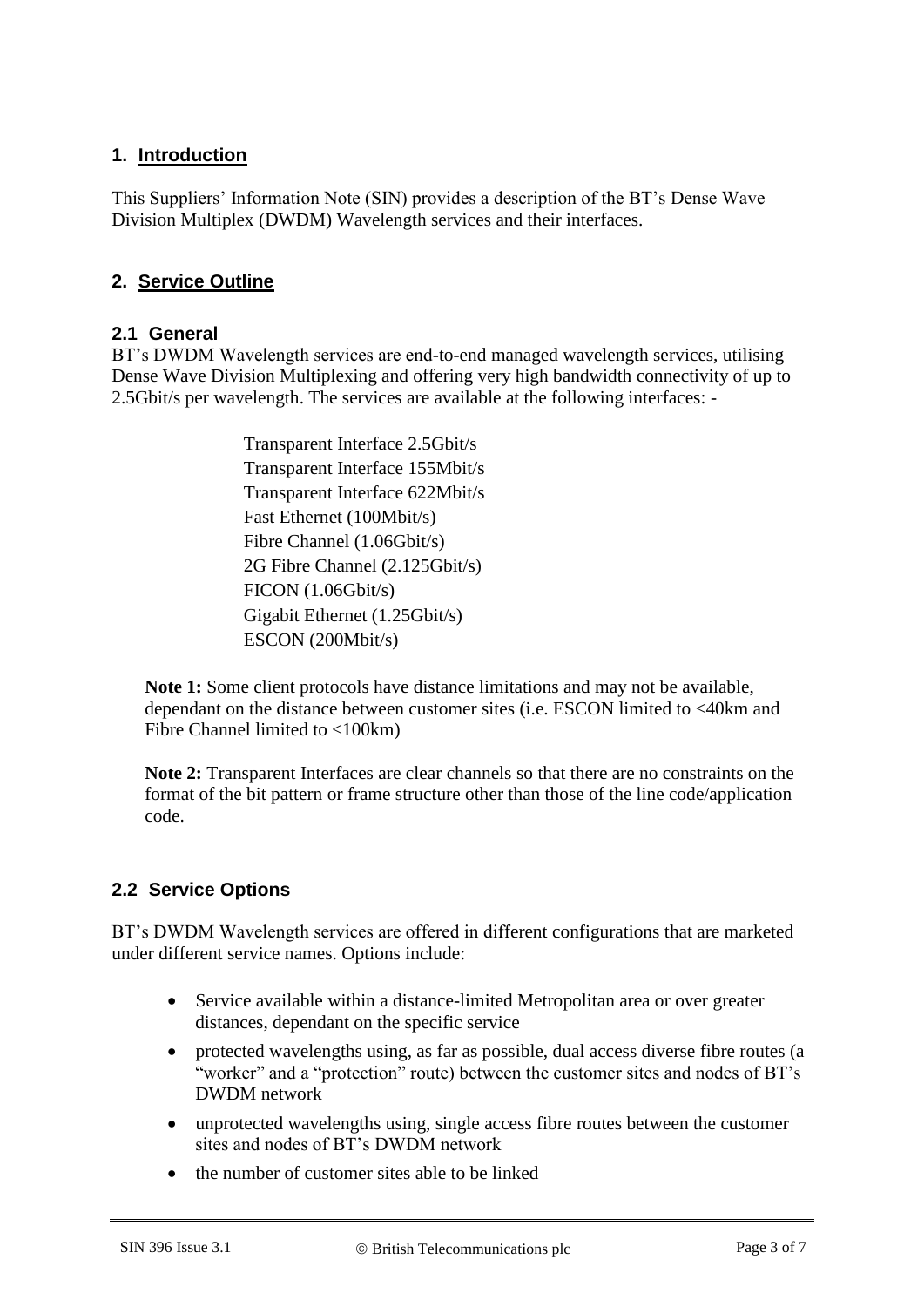## **2.3 Geographical Availability**

BT's DWDM Wavelength services are offered in all major cities of the United Kingdom, but provision is "Subject to Survey".

#### **3. Customer Interface**

The customer interfaces offered are shown in Table 1. These interfaces are described in the documents listed against each interface in clause 6, References.

| <b>Service supported</b>                    | <b>Bandwidth</b><br>bit/s | 1310 nm    | 850 <sub>nm</sub> |
|---------------------------------------------|---------------------------|------------|-------------------|
|                                             |                           | <b>SM</b>  | <b>MM</b>         |
| <b>Transparent Interface</b> <sup>[9]</sup> | 155M                      | <b>Yes</b> | N <sub>0</sub>    |
| <b>Transparent Interface</b> <sup>[9]</sup> | $622M*$                   | Yes        | N <sub>0</sub>    |
| <b>Transparent Interface</b> <sup>[9]</sup> | 2.5G                      | Yes        | N <sub>0</sub>    |
| ESCON <sup>[4]</sup>                        | <b>200M</b>               | Yes        | <b>Yes</b>        |
| Gigabit Ethernet <sup>[8]</sup>             | 1.25G                     | <b>Yes</b> | <b>Yes</b>        |
| <b>Fibre Channel</b> <sup>[6]</sup>         | 1.06G                     | Yes        | Yes               |
| 2G Fibre Channel <sup>[6]</sup>             | 2.125G                    | Yes        | Yes               |
| FICON <sup>[7]</sup>                        | 1.06G                     | Yes        | Yes               |
| <b>Fast Ethernet</b> <sup>[5]</sup>         | 100M **                   | Yes        | $\bf No$          |

#### **Table 1. Interfaces supported**

Note: \* 850nm MM is not available on all DWDM services. \*\* Fast Ethernet is not available on all DWDM services.

#### **3.1 Client Protocol Restrictions**

There are limitations due to protocol latency, rather than optical performance, for some of the protocols which will restricts the circuit distance (see clause 2.1 Note 1).

#### **3.2 Connector**

The interface is at the Network Termination Point (NTP), i.e. the point of connection between the BT Network Terminating Equipment (NTE) and the CPE interface. Optical interfaces are presented as SC/PC or LC/PC (on request) connectors.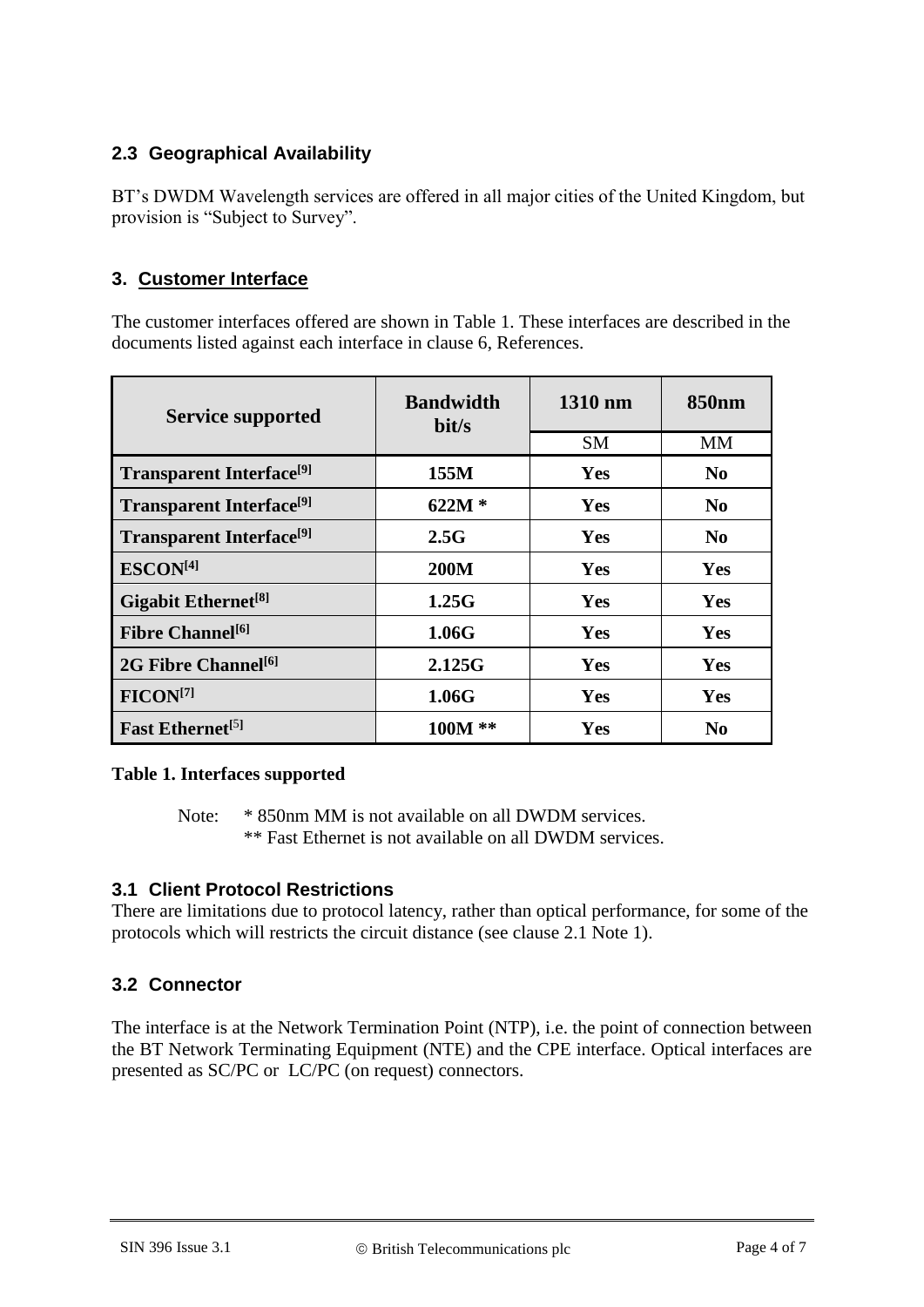#### **3.3 Fibre**

The fibre optic cables that BT uses in the deployment of its DWDM service meets with the fibre optic cable specifications as detailed below.

Local Single Mode Fibre in accordance with  $G.652^{[2]}$  $G.652^{[2]}$  $G.652^{[2]}$ . Remote Single Mode Fibre in accordance with  $G.652^{[2]}$  $G.652^{[2]}$  $G.652^{[2]}$ . Multi-Mode Fibre 62.5 µm @ 850nm in accordance with  $G.651^{[1]}$  $G.651^{[1]}$  $G.651^{[1]}$ .

#### **4. NTE Power Requirements**

The BT NTE requires a 230V AC mains supply. The power consumption of the NTE will depend on the customers' requirements.

If the customer wishes the NTE to be powered from a 48V DC supply, it is the customer's responsibility to provide and maintain this supply.

#### **5. Further Information**

Further information on BT's DWDM Wavelength services, including connection availability between particular sites, is available from the Advanced Data Services Helpdesk using the contact details at <http://www.btplc.com/sinet/>. If you have enquiries relating to this document then please contact: [sinet.helpdesk@bt.com](mailto:sinet.helpdesk@bt.com)

#### **6. References**

<span id="page-4-7"></span><span id="page-4-6"></span><span id="page-4-5"></span><span id="page-4-1"></span>

| $\mathbf{1}$   | <b>ITU-T</b><br>G.651 | Recommendation G.651 (02/98) - Characteristics of a $50/125 \mu m$<br>multimode graded index optical fibre cable |
|----------------|-----------------------|------------------------------------------------------------------------------------------------------------------|
| $\overline{2}$ | <b>ITU-T</b><br>G.652 | Recommendation G.652 (04/97) - Characteristics of a single-mode<br>optical fibre cable                           |
| 3              | <b>SIN 373</b>        | <b>BT WaveStream Connect-Service Description</b>                                                                 |
| $\overline{4}$ | <b>ESCON</b>          | SIN 373 - BT WaveStream Connect, Service Description                                                             |
| 5              | <b>Fast Ethernet</b>  | SIN 118 LAN Extension Service Nos.1, 2 & 10- Service Description                                                 |
| 6              | <b>Fibre Channel</b>  | SIN 373 - BT WaveStream Connect, Service Description                                                             |
| 7              | <b>FICON</b>          | FICON, the IBM zSeries zOS channel protocol succeeding ESCON                                                     |
| 8              | Gigabit<br>Ethernet   | SIN 360 Gigabit Ethernet for the BT Network - Interface Characteristics                                          |
| 9              | <b>ITU-T</b><br>G.957 | Optical interfaces for equipments and systems relating to the synchronous<br>digital hierarchy                   |

<span id="page-4-4"></span><span id="page-4-3"></span><span id="page-4-2"></span><span id="page-4-0"></span>For information on where to obtain these referenced documents, please see the document sources list at <http://www.btplc.com/sinet/>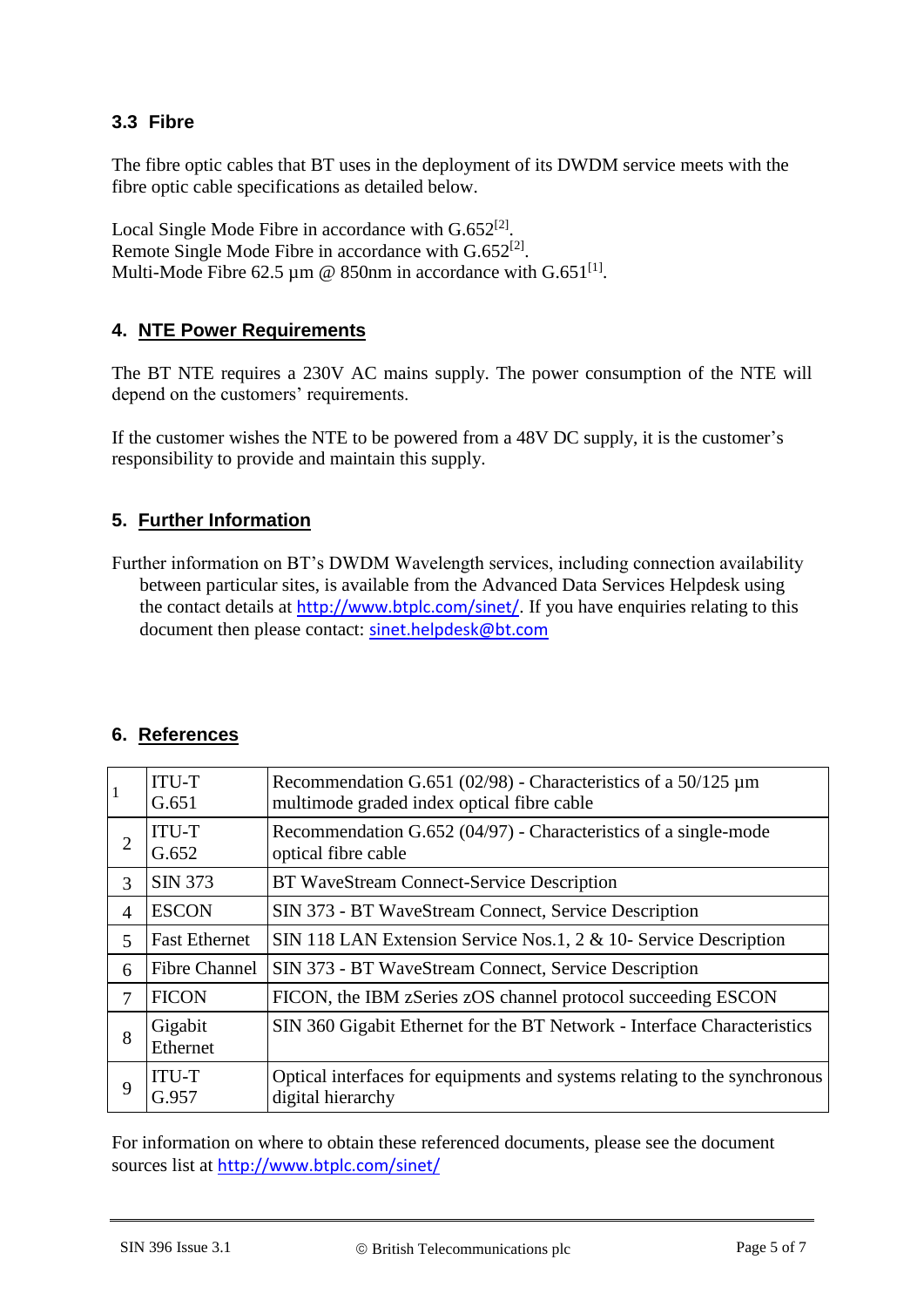# **7. Abbreviations**

| <b>CPE</b>   | <b>Customer Premises Equipment</b>                                                 |  |  |  |
|--------------|------------------------------------------------------------------------------------|--|--|--|
| <b>DWDM</b>  | Dense Wavelength Division Multiplexing                                             |  |  |  |
| <b>ESCON</b> | <b>Enterprise Systems Connectivity architecture</b>                                |  |  |  |
| FC/PC        | Fibre Connector / Planar Convex                                                    |  |  |  |
| <b>FDDI</b>  | <b>Fiber Distributed Data Interface</b>                                            |  |  |  |
| <b>FICON</b> | <b>FIbre Connectivity</b>                                                          |  |  |  |
| Gbit/s       | Gigabits per second                                                                |  |  |  |
| <b>IBM</b>   | <b>International Business Machines</b>                                             |  |  |  |
| <b>ITU-T</b> | International Telecommunication Union-Telecommunications Standardization<br>Sector |  |  |  |
| <b>LAN</b>   | <b>Local Area Network</b>                                                          |  |  |  |
| Mbit/s       | Megabits per second                                                                |  |  |  |
| <b>MM</b>    | MultiMode                                                                          |  |  |  |
| <b>NTE</b>   | <b>Network Terminating Equipment</b>                                               |  |  |  |
| <b>NTP</b>   | <b>Network Terminating Point</b>                                                   |  |  |  |
| SC/PC        | <b>Subscription Channel / Physical Contact</b>                                     |  |  |  |
| <b>SIN</b>   | <b>Supplier Information Note</b>                                                   |  |  |  |
| <b>SM</b>    | Single Mode                                                                        |  |  |  |
| WDM          | <b>Wavelength Division Multiplexing</b>                                            |  |  |  |